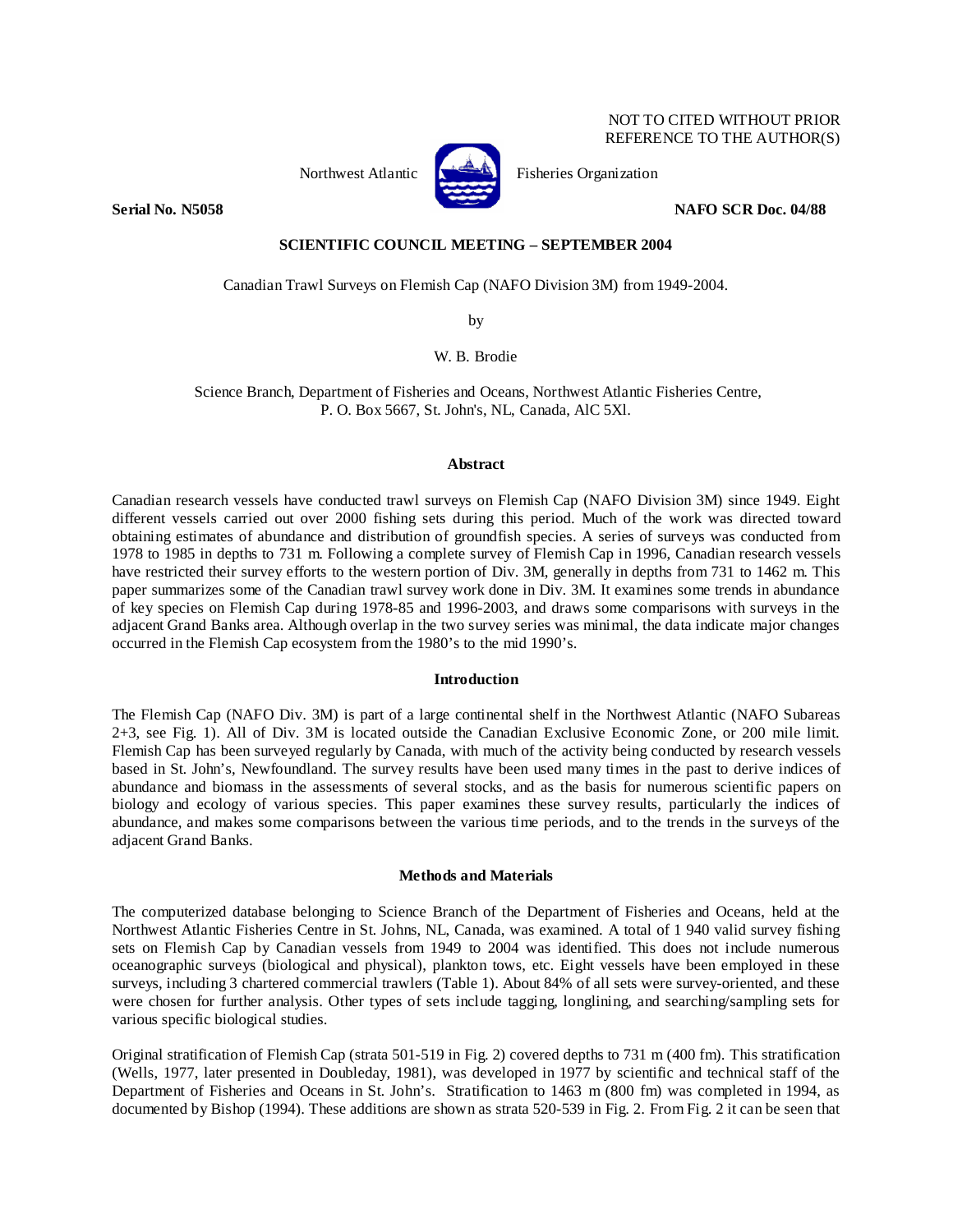some strata in the extreme west and southwest regions of Flemish Cap actually extend into NAFO Div. 3L or 3N, but for practical purposes, these areas have always been considered to be part of Flemish Cap in Div. 3M. The Flemish Cap has a total area, from its shallowest point to a depth of 1 462 m, of 17 051 square nautical miles, which is about 20% of the area of the adjacent Grand Banks (Div. 3LNO).

Indices of biomass presented in this paper are based on survey catches and the swept area of the trawl gear, and are not absolute estimates of biomass. They were calculated using the Stratified Analysis Programs (STRAP) of Smith and Somerton (1981).

### **Results**

**1949-76**: Early surveys (1949-58 on *Investigator II*, 1958-68 on *A.T. Cameron)* were focused mainly on cod and redfish. Some of these were exploratory in nature, and some used line transect designs. Surveys were not conducted on an annual basis, and no series of abundance indices were derived from these surveys. A few deep-water longline sets were conducted in Div. 3M from 1965-68 on *A.T. Cameron* as part of broader investigations in Subareas 2 and 3. There was very little survey activity by Canada in Div. 3M from 1969 to 1976 (Fig. 3).

**1977-85**: The first stratified random survey conducted by Canada on Flemish Cap was in 1977, on board the *A.T. Cameron*. This was followed by a series of annual stratified random trawl surveys, conducted on the *Gadus Atlantica* from 1978-85. The surveys were in January–February, and were done with an Engel 145 Hi-lift otter trawl, to a maximum depth of 731 m (400 fathoms). The surveys in 1978-85 covered an average of 126 stations per year, and Table 2 shows the coverage by year and stratum. With the exception of 1982, all 19 strata less than 731 m in depth were surveyed each year.

The primary objective of these surveys was to collect data on groundfish abundance and distribution. Catches were dominated by beaked *(Sebastes mentella + S. faciatus*) redfish, which comprised about two-thirds (averaged over 1978-85) of total estimated fish biomass. Cod comprised about 13% of the total on average, while flatfishes (Greenland halibut, American plaice, witch flounder) combined comprised about 5% or less of total fish biomass. Other common species encountered on these surveys include *Sebastes marinus* redfish, skates, grenadiers, eelpouts and wolffish. Shrimp biomass is not available, as the surveys were groundfish oriented, and the Engel 145 Hi-lift trawl used was not considered suitable for shrimp.

Declines in the biomass indices for cod, beaked redfish, and total finfish biomass were evident from 1978-85. There was a slight decline in American plaice biomass, and no trends were evident for Greenland halibut and thorny skate. These biomass indices are plotted in Fig. 4a and 4b; the 1982 results were omitted due to poor survey coverage (Table 2).

**1991-95.** Three deepwater trawl surveys were conducted during 1991, 1994, and 1995, mainly for Greenland halibut. These surveys, which covered parts of Div. 3M to a depth of 1463 m, all used a standard Engel 145 trawl, but were done on three different vessels (chartered commercial vessels *Cape Adair* and *Zandvoort* in 1991 and 1994, research vessel *Teleost* in 1995). The survey in 1991 used line transects, and results were later post-stratified using the new (1994) stratification of the deepwater area in Div. 3M. Biomass indices of G. halibut in comparable strata in 3M (only strata 528, 529, 530, and 532 were surveyed each year) were higher in 1991 than 1994-95 (Bowering and Power 1995). These surveys led to the deepwater surveys of Flemish Pass and western 3M, which have occurred from 1996 to the present.

**1996-2004**. Annual stratified random multispecies surveys from 1996 have covered the deepwater areas of Flemish Pass and western Flemish Cap in Div. 3M. The research vessels used were *Wilfred Templeman* and *Teleost,* and the fishing gear is the Campelen 1800 shrimp trawl. The 1996 survey is actually an exception, in that it covered all strata in Div. 3M less than 731 m and some deeper than 731 m. After 1996, only strata 528-536 (Fig 2), which are all deeper than 731 m, have been surveyed as part of the annual fall survey conducted by Canada in Div. 2GHJ + 3KLMNO. The 2003 fall survey in some areas, including Div. 3M, was actually completed in January of 2004.

In the 1996 survey, beaked redfish comprised almost half of the finfish biomass (Fig. 5), while cod and American plaice were at very low levels (Brodie *et al*., 1997b). A swept-area biomass of northern shrimp, *Pandalus borealis*, was estimated at about 22 000 tons.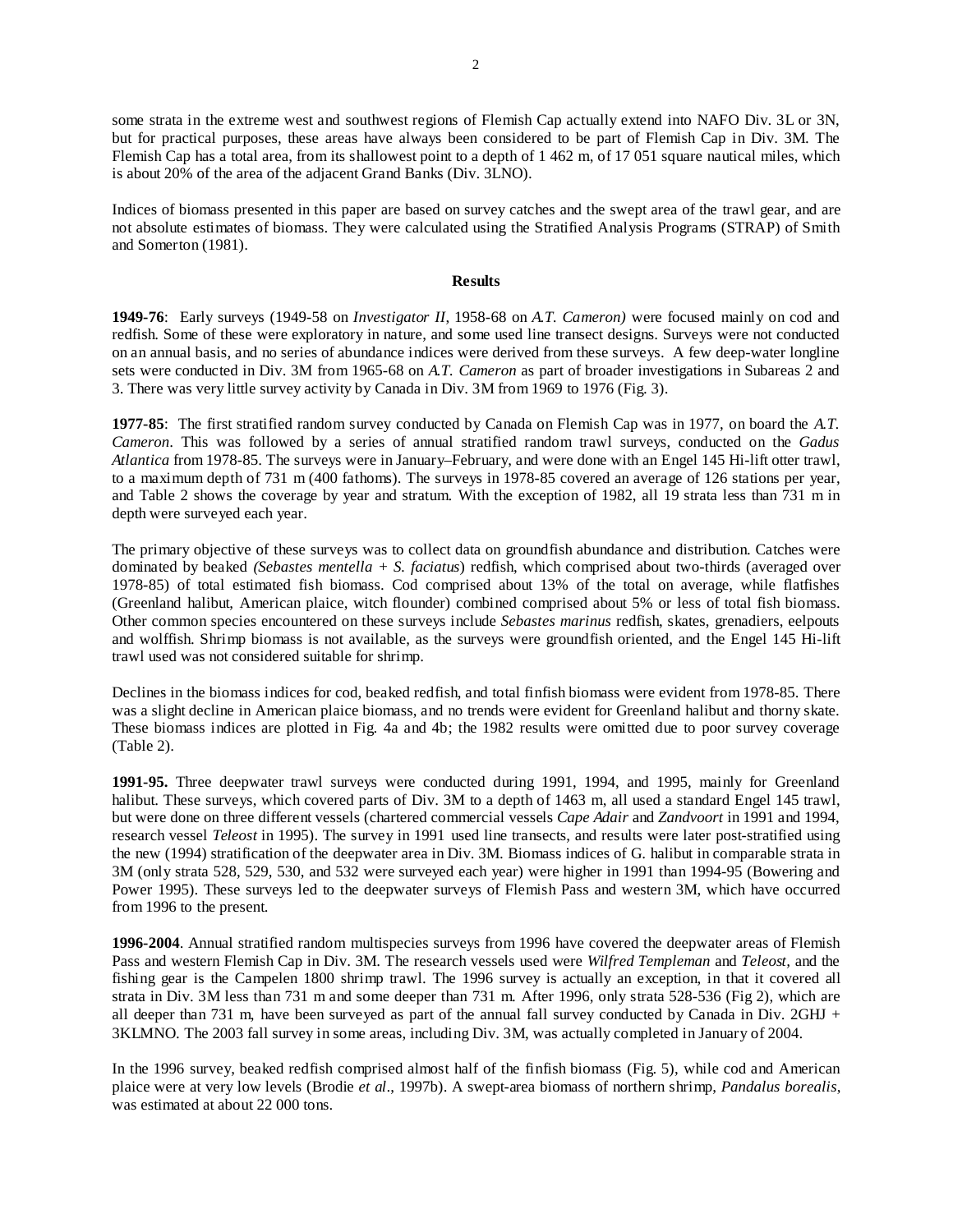In the deepwater surveys from 1996 to 2003 (only the deepwater strata from 1996 were included for this comparison), invertebrates comprised about 56% of total catch weight. Sponge was dominant species group by far, at about 45% of the total catch weight. Five fish species (Fig. 6a) comprised about two-thirds of the total recorded catch weights. These 5 species (longnose eel, blue hake, Greenland halibut, roughhead grenadier, and roundnose grenadier, each made up about 12-15% of the overall catch.

The swept area biomass index for G. halibut, which is the species targetted in the fishery in the deepwater area of Div. 3M, ranged from 2 500 to 7 800 tons, with a decline in recent years (Dwyer *et al*., 2004). Overall, G. halibut comprised about 3.9 to 12.4% of total biomass (all species) in these surveys (Fig 6b). The data for 1999 have not been included in this calculation, due to missing survey coverage in that year.

### **Discussion**

In addition to a number of individual surveys with a variety of objectives, survey designs and fishing gears, two series of Canadian surveys exist on Flemish Cap (1978-85, 1996-2003). However, there is no continuous time series of surveys by comparable vessel-gears. After 1996, there was no overlap in survey coverage in Div. 3M; the shallow strata (<731 m) were surveyed in 1978-85, but only deep water strata (>731 m) were covered after 1996. As well, there was different timing for the surveys: winter in 1978-85, autumn in 1996-2003.

Primarily for these reasons, results from the 1978-85 Engel surveys have not been compared rigorously to the results of the 1996-2003 Campelen surveys. McCallum and Walsh (1996) discussed the substantial differences in the Engel and Campelen trawls used in the Canadian surveys, and comparative fishing exercises in 1994-95 involving these two trawls clearly showed major differences in the catches of these nets (Warren, 1996; Warren *et al.,* 1997). The results from these comparisons showed that the Campelen trawl is much more efficient in capturing most species, particularly at smaller sizes. Biomass estimates for American plaice in Div. 2J3K and 3LNO, for example, when converted into "Campelen equivalents", were about 2.5 to 3.3 times higher than those calculated from the original Engel data (Brodie *et al*., 1998). For Greenland halibut in Div 2J and 3K, the mean biomass ratio was around 1.7 (Bowering *et al*., 1996; Brodie *et al*., 1997a).

In examining results from the 2 time series of surveys, it appears that there were substantial changes to the Flemish Cap ecosysytem from 1985 to 1996, although beaked redfish comprised a substantial portion of the biomass in both surveys. Comparison of the 1985 Engel results with the 1996 Campelen survey (strata less than 731 m) showed large declines for many species, even allowing for improved efficiency of the Campelen trawl. For cod and American plaice, the swept-area biomass from the 1996 Campelen survey of the strata <731 m was only about 40% of what it was in 1985 (Fig 7). If we assume that the conversion factor for the 1985 Engel biomass for plaice is approximately 3, then this implies that A. plaice biomass in 1996 was only about 15% of the adjusted 1985 value. For Greenland halibut, a similar calculation shows that the biomass in 1996 was about 75% of the "converted" 1985 value.

Although these comparisons between Canadian survey results in 1985 and 1996 are somewhat crude, and subject to normal variability in survey estimates, there is confirmation of the trends from other sources. The severe declines in groundfish abundance suggested in the Canadian surveys from the mid-1980s to 1996 were seen in the EU surveys of Flemish Cap, particularly from the early years of the time series which began in 1988, until the mid to late-1990s (Casas, 2004). For example, the mean biomass index for cod from the EU surveys declined by almost 90% from 1988-91 until 1996-99. The major groundfish fisheries on Flemish Cap (cod, redfish, American plaice) also declined severely from the early- to the mid-1990s. In 1990, the estimated catch in Div. 3M of these 3 species combined was about 115 000 tons, compared to only about 9 000 tons in 1996 (NAFO SC Reports, 1992, 1998). New fisheries for Greenland halibut and northern shrimp emerged in the early-1990s on and around Flemish Cap. Catches of G. halibut averaged about 12 000 tons in Div. 3M from 1992-94 and have been lower since, while shrimp catches ranged from 25,000 to 50 000 tons from 1993-99, and have averaged in excess of 50 000 tons per year since then (NAFO SC Reports 2002/2003 Supplement).

In the adjacent area (Div. 3L), there were very large declines in biomass of most species between 1985 and 1996. The swept-area biomass estimate of all species combined, from spring Engel surveys in Div. 3L, declined from over 600 000 tons in 1985 to less than 30 000 tons in 1995. Large declines were observed for many species, particularly cod (Lilly *et al*., 1998) and American plaice (Brodie *et al*., 1998). Surveys from autumn 1995 to the present have been done with the Campelen trawl, and as is the situation on Flemish Cap, indicate no recovery of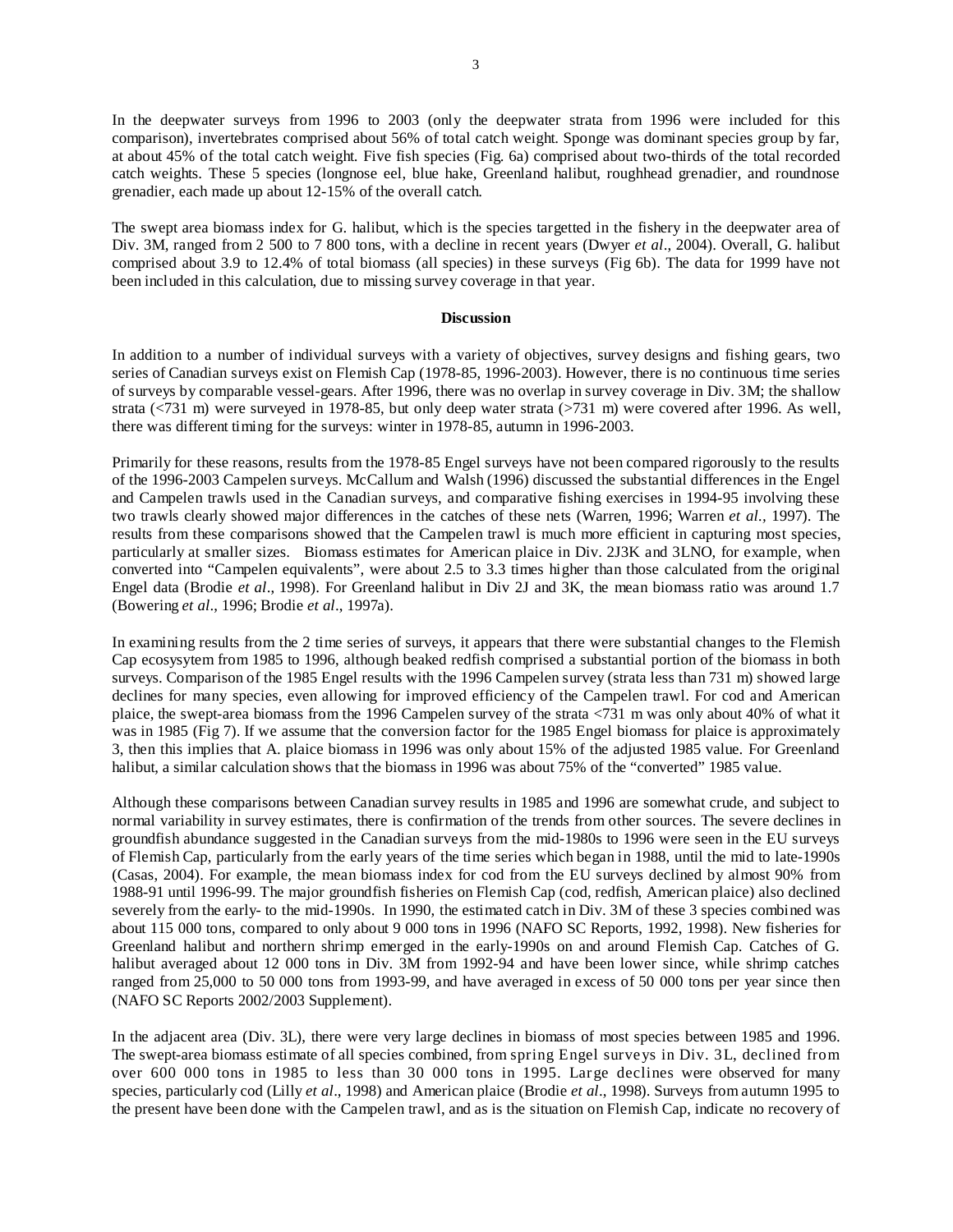these 2 species along with numerous others. Also like Flemish Cap, a shrimp fishery has begun in Div. 3L, following biomass increases from the mid to late-1990s (NAFO SC Reports, 2002/2003, Supplement). These changes in the Grand Banks and areas to the north were not unlike the major changes observed on Flemish Cap in the 1980s and 1990s.

#### **References**

- Bishop, C.A. 1994. Revisions and additions to stratification schemes used during research vessel surveys in NAFO Subareas 2 and 3. NAFO SCR Doc. 94/43 (rev), Ser. No. N2413.
- Bowering, W.R. and D.Power. 1995. Distribution and abundance of Greenland halibut at the Continental Slope of Divisions 3KLMN based upon Canadian deepwater surveys in 1991, 1994 and 1995. NAFO SCR Doc. 95/52, Ser. No. N2563. 11 p.
- Bowering, W.R., W.B. Brodie, and M.J. Morgan, D. Power, and D. Orr. 1996. The Status of the Greenland halibut Resource in the Management Area of NAFO Subarea 2 and Divisions 3KLMNO. NAFO SCR Doc. 96/73, Ser. No. N2748, 34p.
- Brodie, W. B., W. R. Bowering, D. Power, and D. Orr. 1997a. An assessment of Greenland halibut in NAFO Subarea 2 and Divisions 3KLMNO. NAFO SCR Doc. 97/52, Ser.No. N2886.
- Brodie, W.B., M.J. Morgan, and E.F. Murphy. 1997b. Results for selected species from a Canadian research vessel survey on Flemish Cap, NAFO Div. 3M, in 1996. NAFO SCR Doc. 97/42, Ser. No. N2876. 15 p.
- Brodie, W. B., W. R. Bowering, D. Orr, D. Maddock Parsons, and M. J. Morgan. 1998. Assessment data for Divisions 3LNO American plaice. NAFO SCR Doc. 98/69, Ser.No. N3061 (30 pages).
- Casas, J. M. 2004. Results from bottom trawl survey on Flemish Cap of July 2003. NAFO SCR Doc. 04/21, Ser. No.N4969
- Doubleday, W.B. 1981 Manual on groundfish surveys in the Northwest Atlantic. NAFO Sci. Coun. Studies 2:55p.
- Dwyer, K.S., W.R. Bowering, and B.P. Healey. 2004. Greenland halibut (Reinhardtius hippoglossoides) in NAFO Subarea 2 and Divisions 3KLMNO: Stock trends based on annual Canadian Research Vessel survey results during 1978-2003. NAFO SCR Doc. 04/48. Ser. No.N5001.
- Lilly, G.R., P.A. Shelton, J. Brattey, N. Cadigan, E.F. Murphy, D.E. Stansbury, M.B. Davis, and M.J. Morgan. 1998. An assessment of the cod stock in NAFO Divisions 2J+3KL. Can. Stock Assess. Secretariat Res. Doc. 98/15.
- McCallum, B.R. and S.J. Walsh. 1996. Groundfish survey trawls used at the Northwest Atlantic Fisheries Centre, 1971 to present. NAFO SCR Doc. 96/50, Ser. No. N2726.
- Smith, S.J. and G.A. Somerton. 1981. STRAP : A user oriented computer analysis system for groundfish research trawl survey data. Can. Tech. Rep. Fish. Aquat. Sci.  $1030$ : iv  $+$  66 p.
- Warren. W.G. 1996. Report on the comparative fishing trial between the *Gadus Atlantica* and *Teleost* . NAFO SCR Doc 96/28, Ser No. N2701, 16 p.
- Warren, W., W. Brodie, D. Stansbury, S. Walsh, J. Morgan, and D. Orr. 1997. Analysis of the 1996 Comparative Fishing Trials between the *Alfred Needler* with the Engel 145 trawl and the *Wilfred Templeman* with the Campelen 1800 trawl. NAFO SCR Doc. 97/68, Ser. No. N2902, 12p.
- Wells, R. 1977. Stratification scheme used and age composition of cod catches taken on Flemish Cap, 2-15 February 1977 by RV *A.T. Cameron*. ICNAF Research Document 77/VI/29, Ser. No. 5054. 2 p.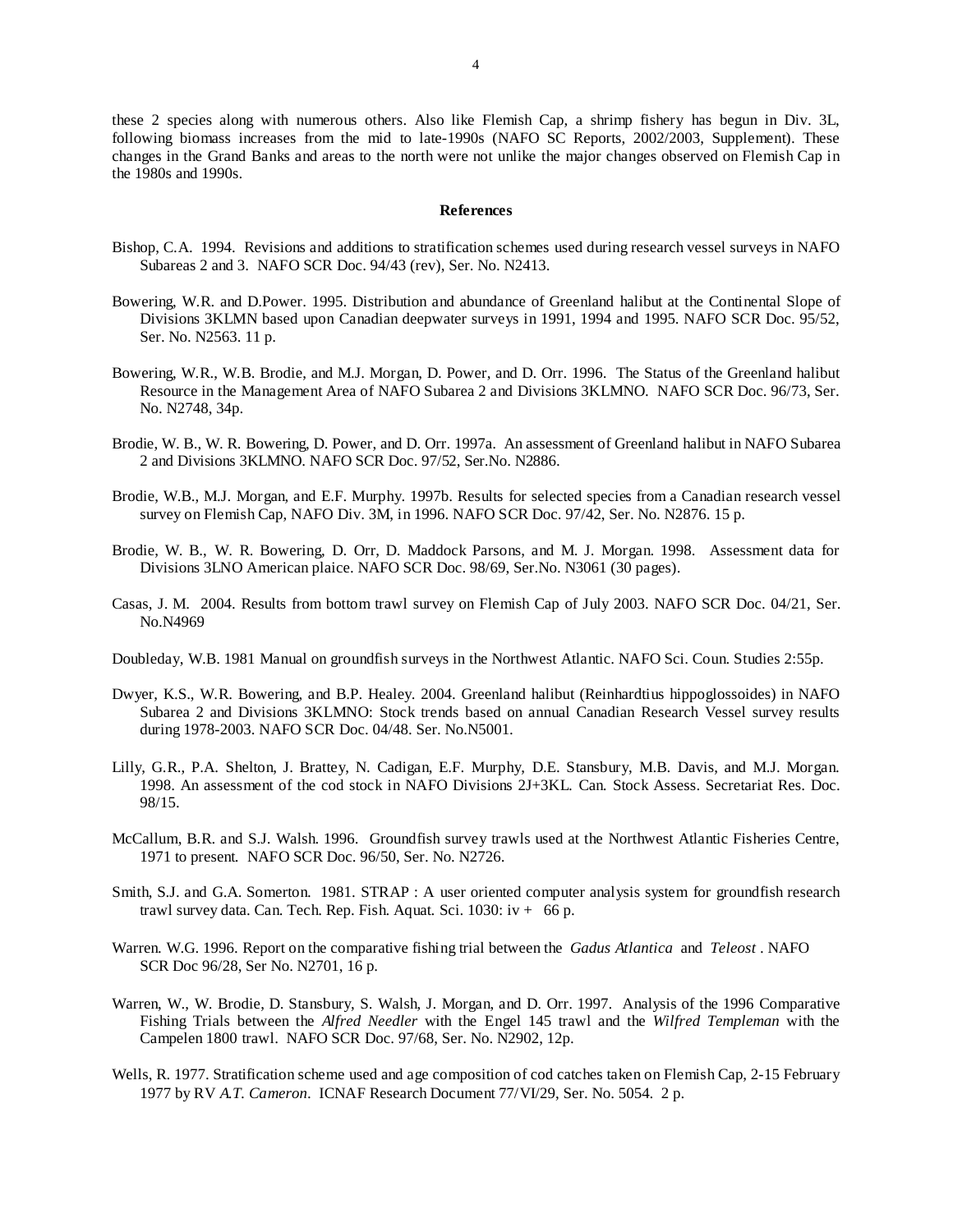| <b>Vessel</b>     | <b>Range of years</b> | <b>Total sets</b> |
|-------------------|-----------------------|-------------------|
| Investigator II   | 1949-1958             | 119               |
| A.T.Cameron       | 1958-1978             | 259               |
| Cape Farewell     | 1973                  | 26                |
| Gadus Atlantica   | 1978-1985             | 1137              |
| Wilfred Templeman | 1984-1996             | 85                |
| Cape Adair        | 1991                  | 39                |
| Zandvoort         | 1994                  | 52                |
| Teleost           | 1995-2004             | つつつ               |

Table 1. Vessels used in Canadian surveys of Flemish Cap, 1949-2004.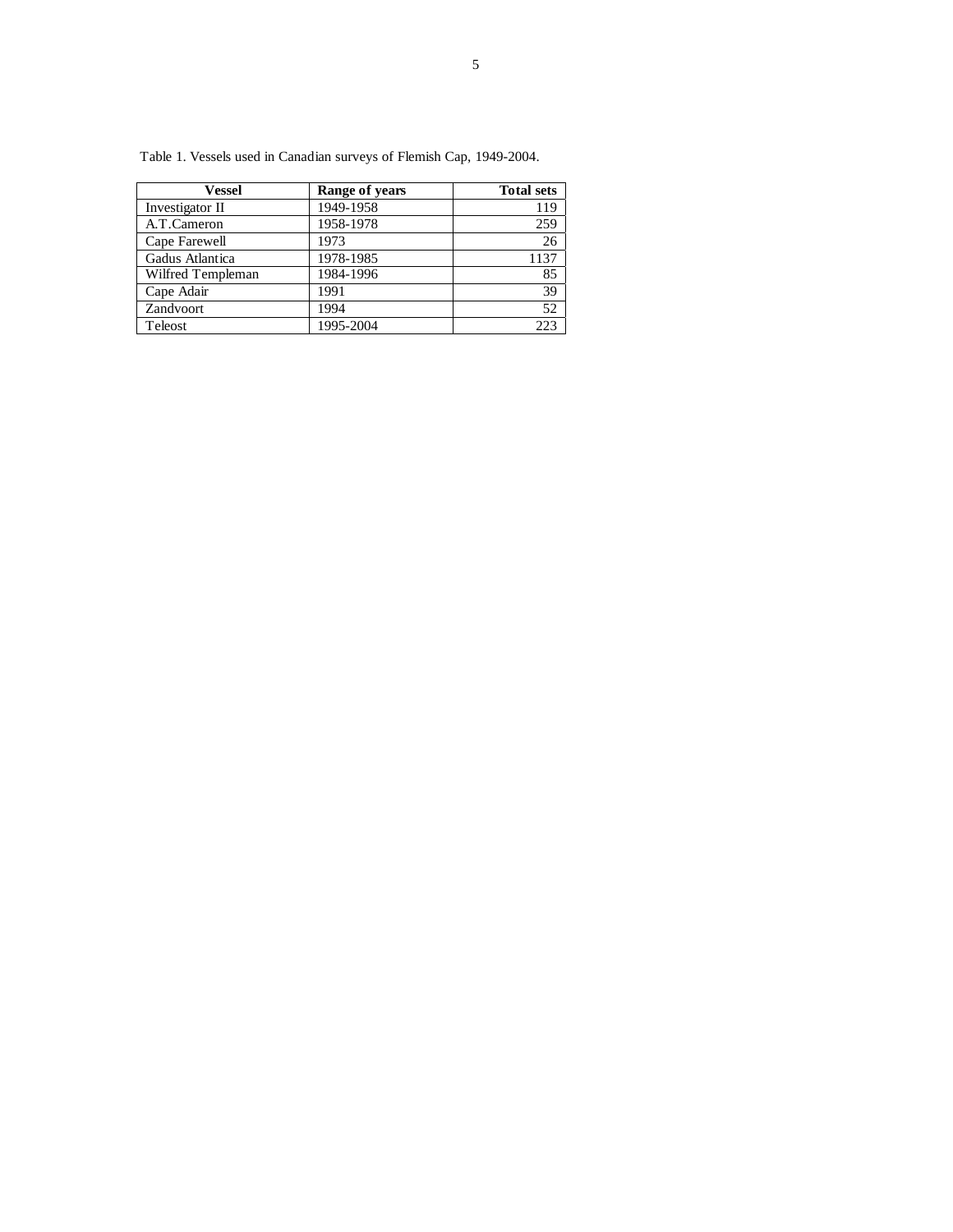| <b>YEAR</b>    |                    |                |                |                |                |                |                |                |                |       |  |
|----------------|--------------------|----------------|----------------|----------------|----------------|----------------|----------------|----------------|----------------|-------|--|
|                | Depth              |                |                |                |                |                |                |                |                |       |  |
| <b>STRATUM</b> | Range (m)          | 1978           | 1979           | 1980           | 1981           | 1982           | 1983           | 1984           | 1985           | Total |  |
| 501            | 128-146            | $\overline{4}$ | $\overline{4}$ | $\overline{4}$ | 5              | 5              | 5              | $\overline{4}$ | $\overline{4}$ | 35    |  |
| $\overline{c}$ | 147-183            | 11             | 6              | 11             | 11             | 11             | 11             | 10             | 10             | 81    |  |
| 3              | 184-256            | 10             | 6              | 8              | 8              | 8              | 8              | 8              | 8              | 64    |  |
| 4              | $\pmb{\mathsf{H}}$ | 6              | $\overline{4}$ | $\overline{4}$ | 5              | 5              | 5              | $\overline{4}$ | $\overline{4}$ | 37    |  |
| 5              | $\pmb{\mathsf{H}}$ | 10             | 6              | 8              | 9              | 9              | $\overline{9}$ | 8              | 8              | 67    |  |
| 6              | $\mathbf{H}$       | 8              | 6              | 6              | $\tau$         | $\overline{7}$ | $\overline{7}$ | 6              | 6              | 53    |  |
| 7              | 257-366            | 8              | 6              | 10             | 11             | 11             | 11             | 10             | 10             | 77    |  |
| 8              | $\pmb{\mathsf{H}}$ | 9              | 6              | 8              | 9              | 9              | 9              | 8              | 8              | 66    |  |
| 9              | $\pmb{\mathsf{H}}$ | 4              | $\overline{4}$ | $\overline{4}$ | $\overline{4}$ | $\overline{4}$ | $\overline{4}$ | $\overline{4}$ | $\overline{4}$ | 32    |  |
| 10             | $\pmb{\mathsf{H}}$ | 14             | 6              | 12             | 13             | 12             | 13             | 12             | 12             | 94    |  |
| 11             | $\pmb{\mathsf{H}}$ | 11             | 6              | 10             | 11             | 11             | 11             | 10             | 10             | 80    |  |
| 12             | 367-549            | 5              | 6              | 8              | 9              | $\overline{4}$ | 9              | 8              | 8              | 57    |  |
| 13             | $\pmb{\mathsf{H}}$ | $\overline{4}$ | $\overline{4}$ | 3              | $\overline{3}$ | 3              | 3              | 3              | $\overline{3}$ | 26    |  |
| 14             | $\pmb{\mathsf{H}}$ | 8              | 6              | $\overline{7}$ | 8              | 8              | 8              | $\overline{7}$ | $\overline{7}$ | 59    |  |
| 15             | $\pmb{\mathsf{H}}$ | 7              | $\overline{4}$ | 8              | 9              |                | 9              | 8              | 8              | 53    |  |
| 16             | 550-731            | $\overline{4}$ | 6              | 8              | 9              |                | $\overline{9}$ | 8              | 8              | 52    |  |
| 17             | $\pmb{\mathsf{H}}$ | $\overline{4}$ | 3              | 3              | 3              |                | 3              | $\overline{3}$ | $\overline{3}$ | 22    |  |
| 18             | $\pmb{\mathsf{H}}$ | $\overline{c}$ | 3              | 3              | 3              |                | 3              | 3              | 3              | 20    |  |
| 19             | $\pmb{\mathsf{H}}$ | 5              | 3              | 5              | 5              |                | 5              | 5              | 5              | 33    |  |
|                | Total              | 134            | 95             | 130            | 142            | 107            | 142            | 129            | 129            | 1008  |  |

Table 2. The number of survey sets, by stratum, from Canadian surveys on Flemish Cap from 1978-85**.**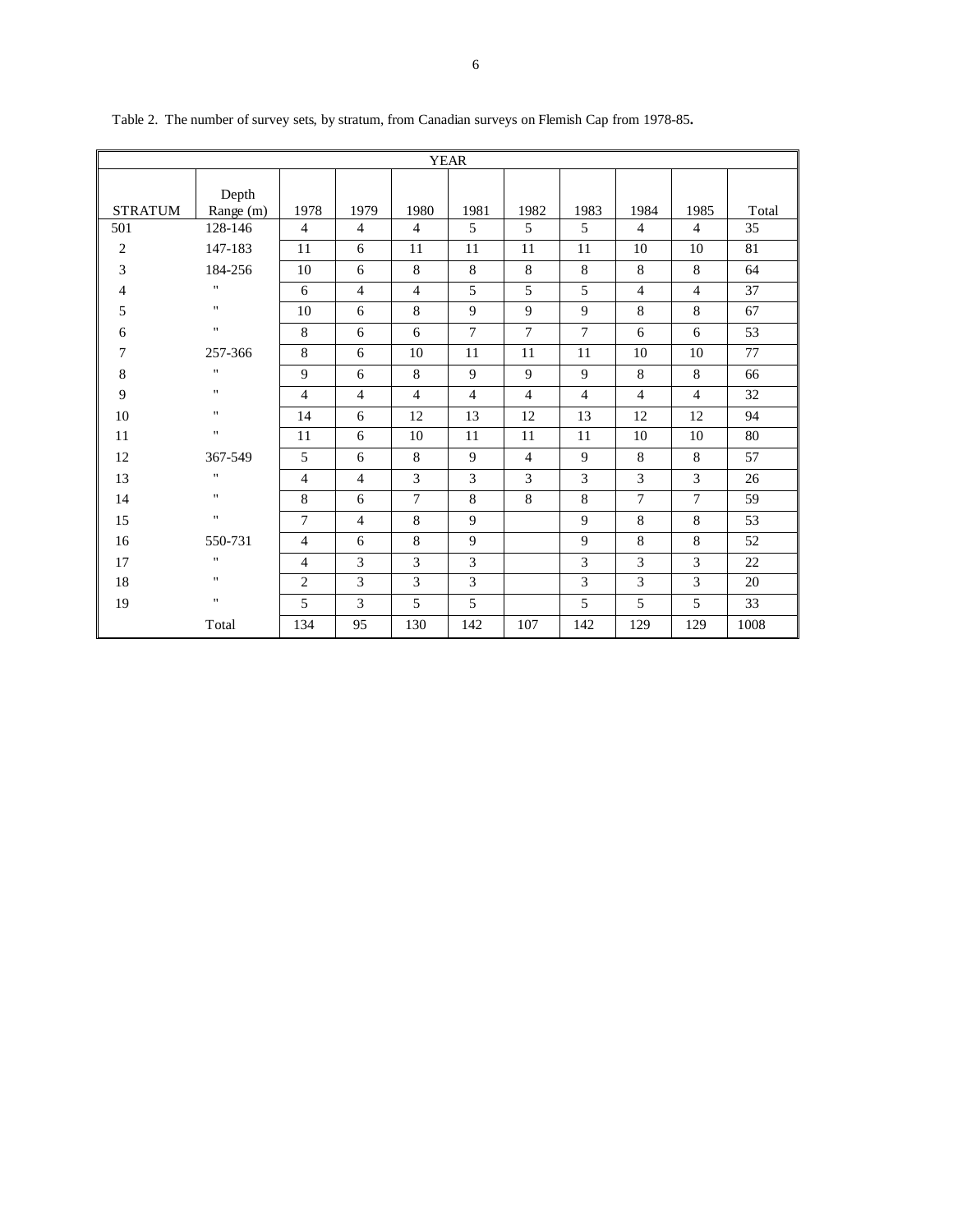

Fig. 1. Map of NAFO convention area, showing Flemish Cap in Division 3M (from NAFO Website).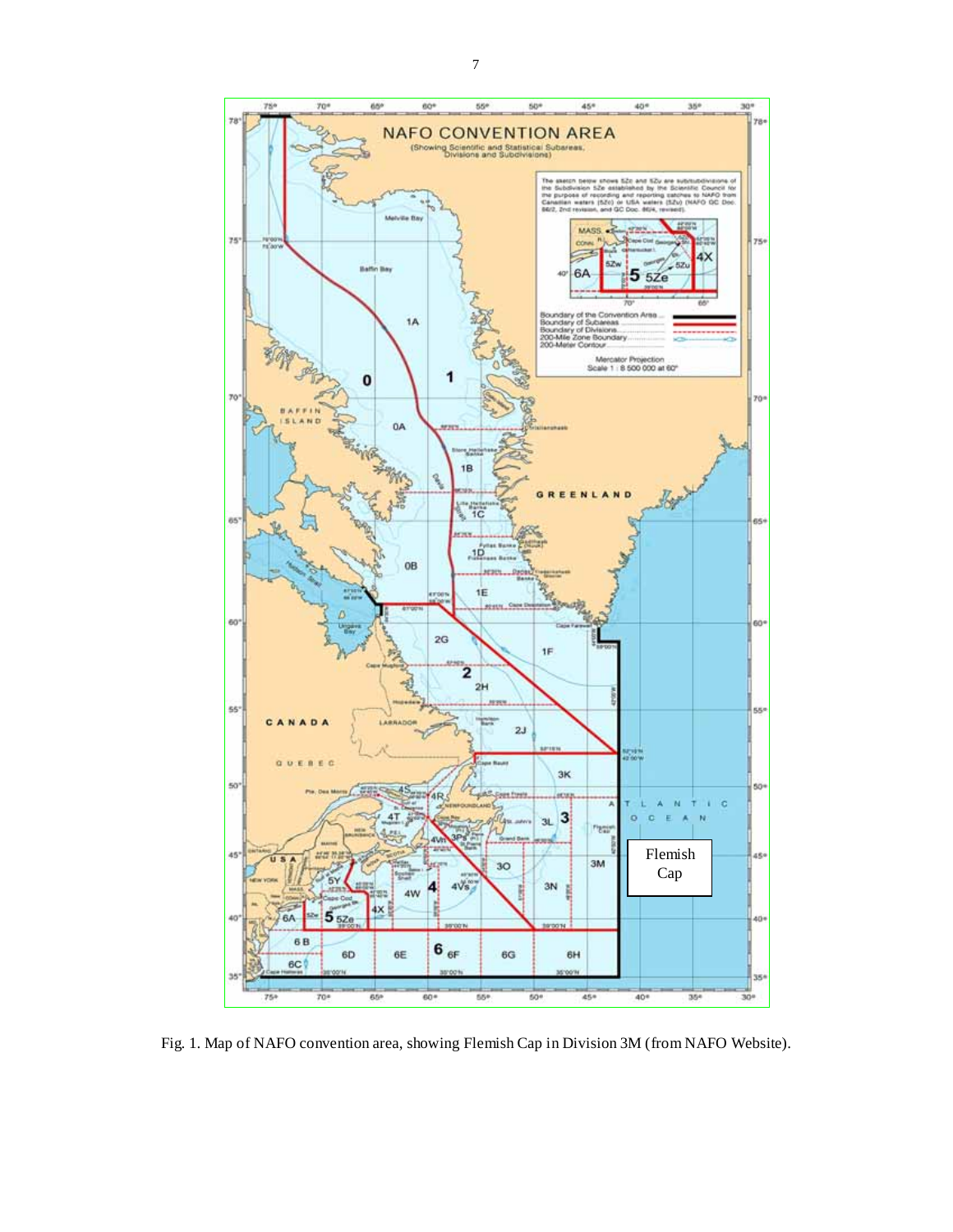

Fig. 2. Map showing stratification systems used for surveys in Div 3M, and Div. 3LNO.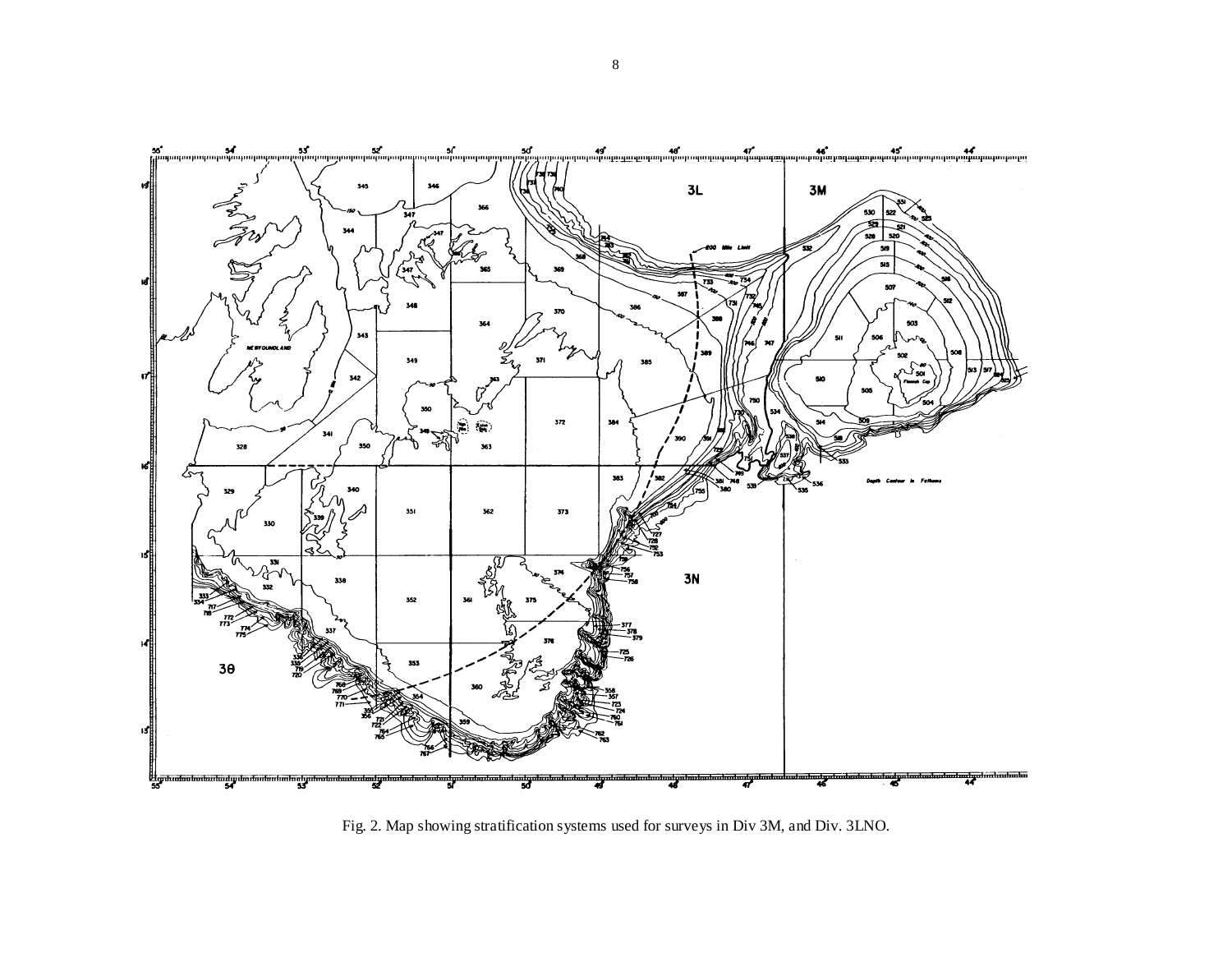

Fig 3. Number of survey sets conducted by Canadian research and charter vessels, from 1949 to 2003.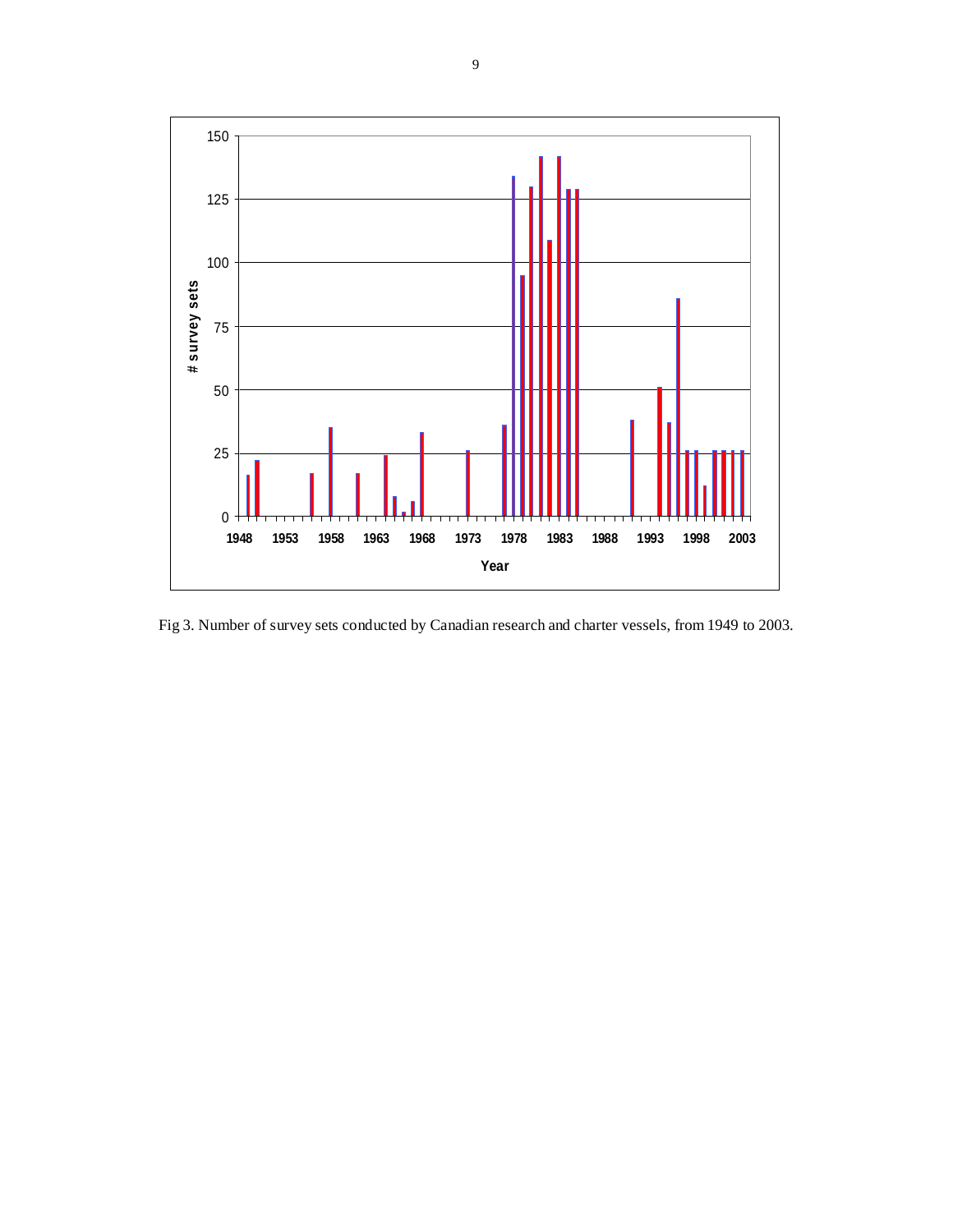

Fig 4a, b. Trends in biomass indices from Flemish Cap surveys done by Canada from 1978-85.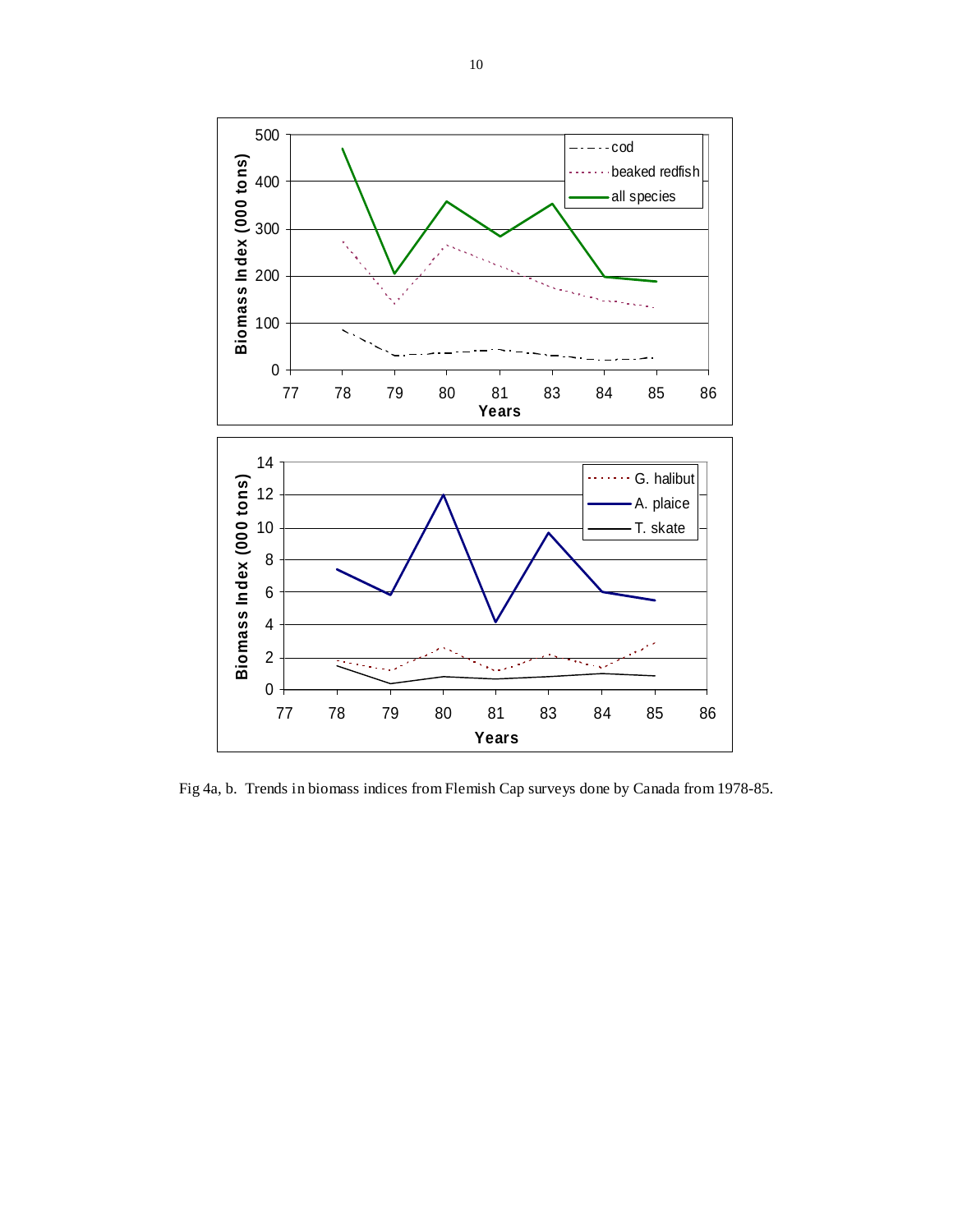

Fig. 5. Swept-area biomass estimates for selected species, from Canadian survey of Flemish Cap in 1996.



Fig 6a. Average composition of catch weights from surveys of deepwater (>731 m) areas of Div. 3M from 1996-2003.